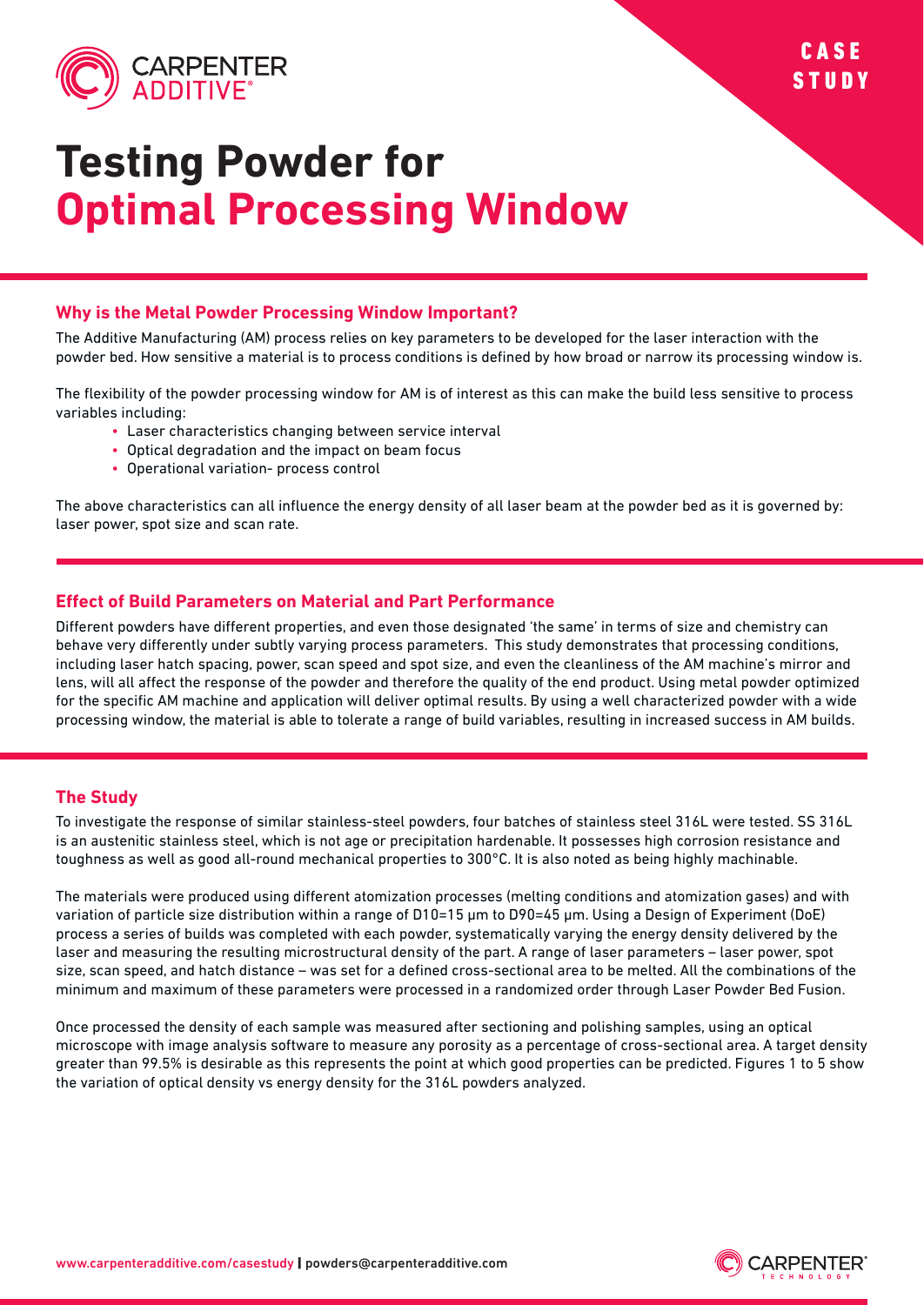

## **Testing Powder for Optimal Processing Window**



**Figure 1.** Batch A demonstrates that, as expected, as energy density increases so too does component density. However, it can also be seen that at 2.5 – 6.5 J/mm2 (indicated by the red lines) both acceptable and unacceptable parts are produced as parameters vary.



**Figure 3.** Batch C displays significant component density variation. In some circumstances good densities have been achieved, however, it demonstrates clear sensitivity to changes in process parameters, producing unreliable results.

*FIGURE 2 - BATCH B*



**Figure 2.** Batch B displays good component density achieved at a wider range of process parameters. This demonstrates that even with some changes to process variables acceptable component density can still be achieved.



**Figure 4.** Batch D displays similar results to Batch A- some acceptable densities, but slight changes in process parameters result in poor component density.